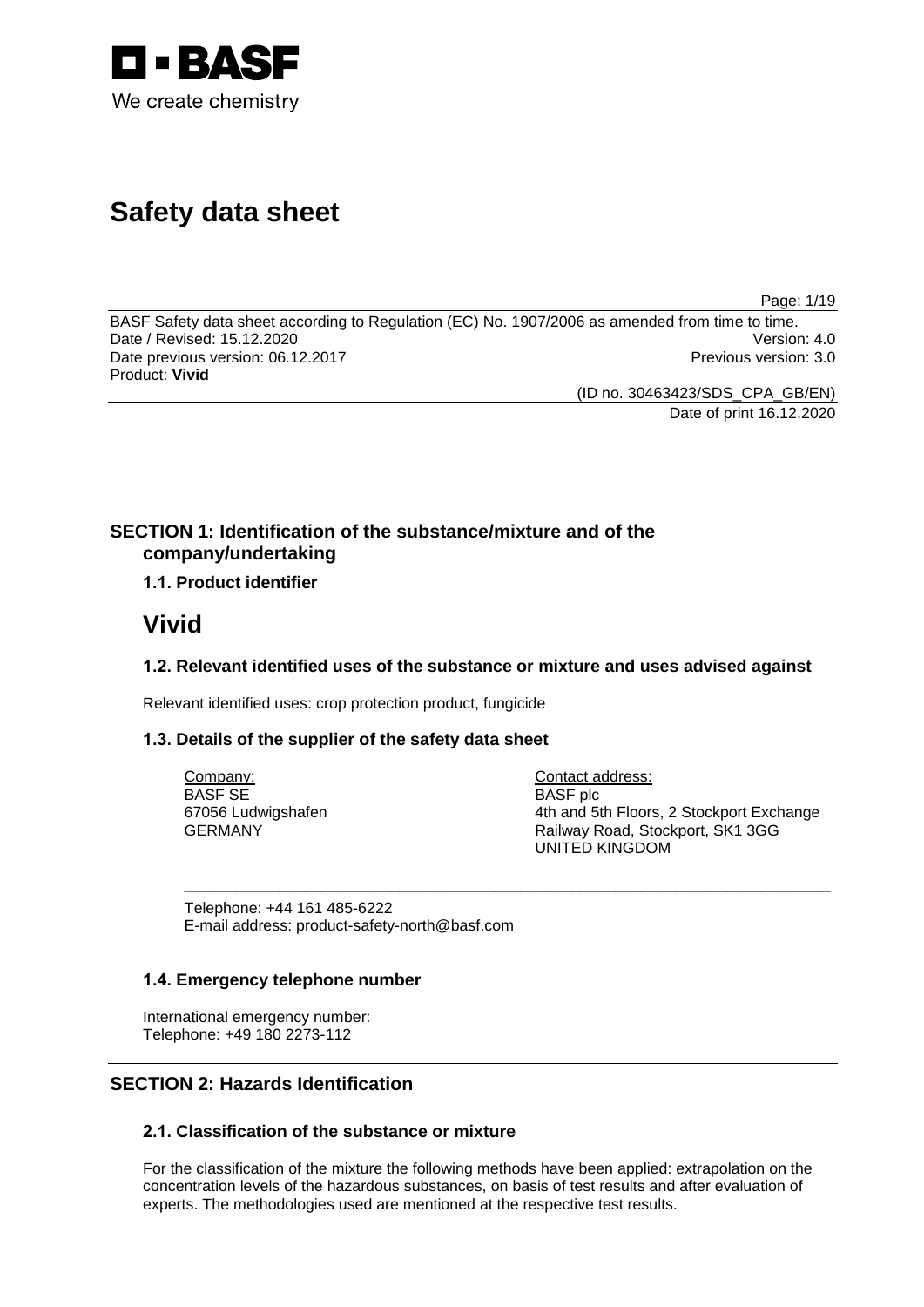Page: 2/19

BASF Safety data sheet according to Regulation (EC) No. 1907/2006 as amended from time to time. Date / Revised: 15.12.2020<br>
Date previous version: 06.12.2017<br>
Date previous version: 06.12.2017 Date previous version: 06.12.2017 Product: **Vivid**

(ID no. 30463423/SDS\_CPA\_GB/EN)

Date of print 16.12.2020

According to Regulation (EC) No 1272/2008 [CLP]

Acute Tox. 4 (oral) H302 Harmful if swallowed. Acute Tox. 4 (Inhalation - mist) H332 Harmful if inhaled. Skin Corr./Irrit. 2 **H315 Causes skin irritation.**<br>Skin Sens. 1B **H317 May cause an allergic** Skin Sens. 1B **H317 May cause an allergic skin reaction.**<br>STOT SE 3 **H335 May cause respiratory irritation**. STOT SE 3 H335 May cause respiratory irritation.<br>Aquatic Acute 1 H400 Very toxic to aquatic life. Aquatic Acute 1 **H400 Very toxic to aquatic life.**<br>
Aquatic Chronic 1 **H410 Very toxic to aquatic life** H410 Very toxic to aquatic life with long lasting effects.

For the classifications not written out in full in this section the full text can be found in section 16.

## **2.2. Label elements**

Globally Harmonized System (GHS) in accordance with UK regulations.

Pictogram:



Signal Word: Warning

| <b>Hazard Statement:</b> |                                                                                              |
|--------------------------|----------------------------------------------------------------------------------------------|
| H315                     | Causes skin irritation.                                                                      |
| H332                     | Harmful if inhaled.                                                                          |
| H302                     | Harmful if swallowed.                                                                        |
| H317                     | May cause an allergic skin reaction.                                                         |
| H335                     | May cause respiratory irritation.                                                            |
| H400                     | Very toxic to aquatic life.                                                                  |
| H410                     | Very toxic to aquatic life with long lasting effects.                                        |
| <b>EUH401</b>            | To avoid risks to human health and the environment, comply with the<br>instructions for use. |
|                          |                                                                                              |

| <b>Precautionary Statement:</b> |                                                                       |
|---------------------------------|-----------------------------------------------------------------------|
| P101                            | If medical advice is needed, have product container or label at hand. |
| P102                            | Keep out of reach of children.                                        |
| P103                            | Read carefully and follow all instructions.                           |

Precautionary Statements (Prevention):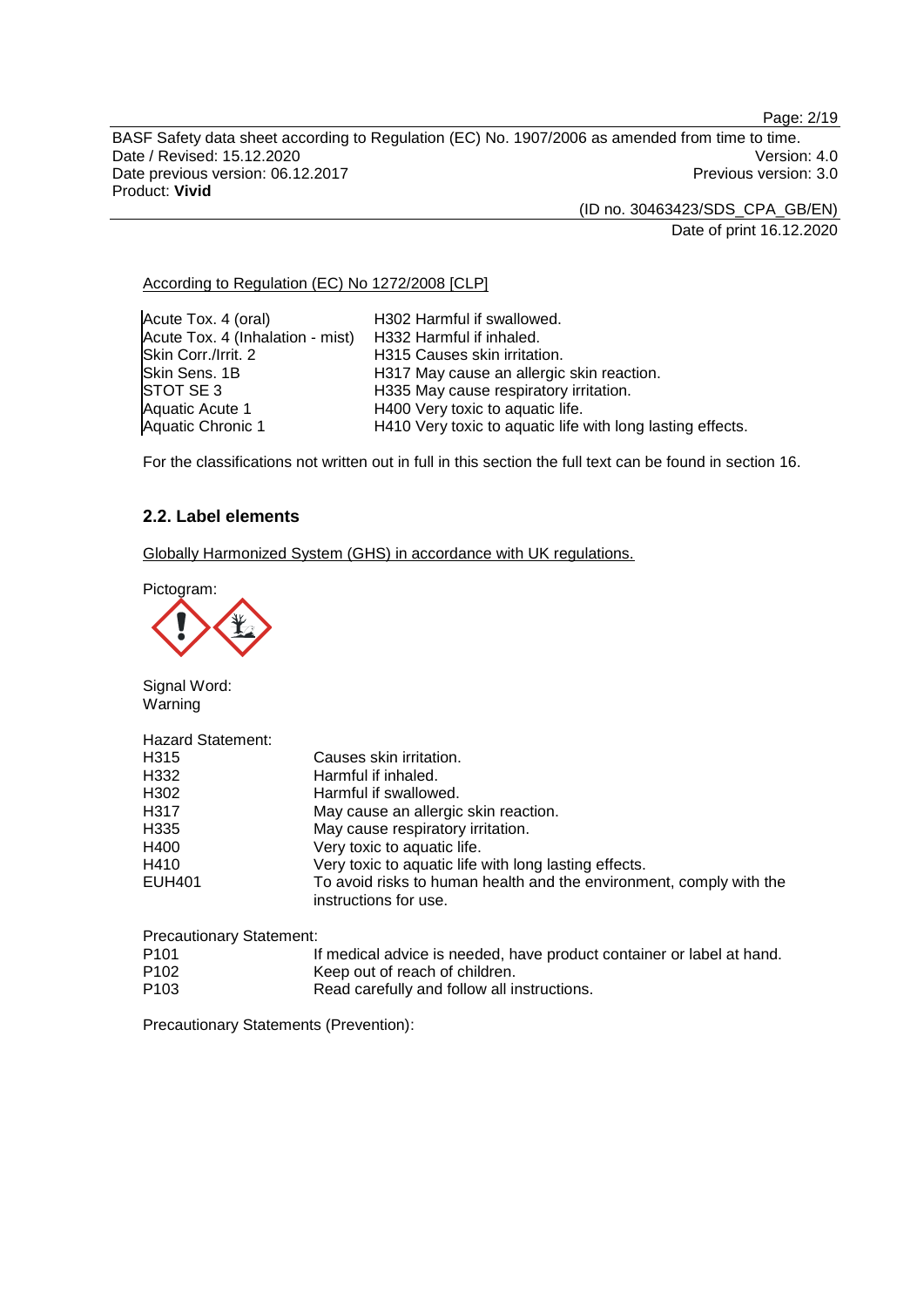Page: 3/19

BASF Safety data sheet according to Regulation (EC) No. 1907/2006 as amended from time to time. Date / Revised: 15.12.2020<br>
Date previous version: 06.12.2017<br>
Date previous version: 06.12.2017 Date previous version: 06.12.2017 Product: **Vivid**

(ID no. 30463423/SDS\_CPA\_GB/EN) Date of print 16.12.2020

| P <sub>280</sub>                     | Wear protective gloves.                                                                                                                                                                     |  |
|--------------------------------------|---------------------------------------------------------------------------------------------------------------------------------------------------------------------------------------------|--|
| P271                                 | Use only outdoors or in a well-ventilated area.                                                                                                                                             |  |
| P260                                 | Do not breathe mist or vapour.                                                                                                                                                              |  |
| P <sub>261</sub>                     | Avoid breathing mist.                                                                                                                                                                       |  |
| P272                                 | Contaminated work clothing should not be allowed out of the workplace.                                                                                                                      |  |
| P270                                 | Do not eat, drink or smoke when using this product.                                                                                                                                         |  |
| P <sub>264</sub>                     | Wash contaminated body parts thoroughly after handling.                                                                                                                                     |  |
| Precautionary Statements (Response): |                                                                                                                                                                                             |  |
| P312                                 | Call a POISON CENTER or physician if you feel unwell.                                                                                                                                       |  |
| P304 + P340                          | IF INHALED: Remove person to fresh air and keep comfortable for<br>breathing.                                                                                                               |  |
| $P303 + P352$                        | IF ON SKIN (or hair): Wash with plenty of soap and water.                                                                                                                                   |  |
| $P333 + P311$                        | If skin irritation or rash occurs: Call a POISON CENTER or physician.                                                                                                                       |  |
| P330                                 | Rinse mouth                                                                                                                                                                                 |  |
| P391                                 | Collect spillage.                                                                                                                                                                           |  |
| P362 + P364                          | Take off contaminated clothing and wash it before reuse.                                                                                                                                    |  |
| Precautionary Statements (Storage):  |                                                                                                                                                                                             |  |
| P403 + P233                          | Store in a well-ventilated place. Keep container tightly closed.                                                                                                                            |  |
| P405                                 | Store locked up.                                                                                                                                                                            |  |
| Precautionary Statements (Disposal): |                                                                                                                                                                                             |  |
| P501                                 | Dispose of contents/container to a licensed hazardous-waste disposal<br>contractor or collection site except for empty clean containers which can<br>be disposed of as non-hazardous waste. |  |
|                                      |                                                                                                                                                                                             |  |

According to Regulation (EC) No 1272/2008 [CLP]

Hazard determining component(s) for labelling: pyraclostrobin (ISO), Solvent naphtha (petroleum), heavy arom., Alcohols, C16-18, ethoxylated propoxylated

#### **2.3. Other hazards**

According to Regulation (EC) No 1272/2008 [CLP]

See section 12 - Results of PBT and vPvB assessment.

If applicable information is provided in this section on other hazards which do not result in classification but which may contribute to the overall hazards of the substance or mixture.

## **SECTION 3: Composition/Information on Ingredients**

## **3.1. Substances**

Not applicable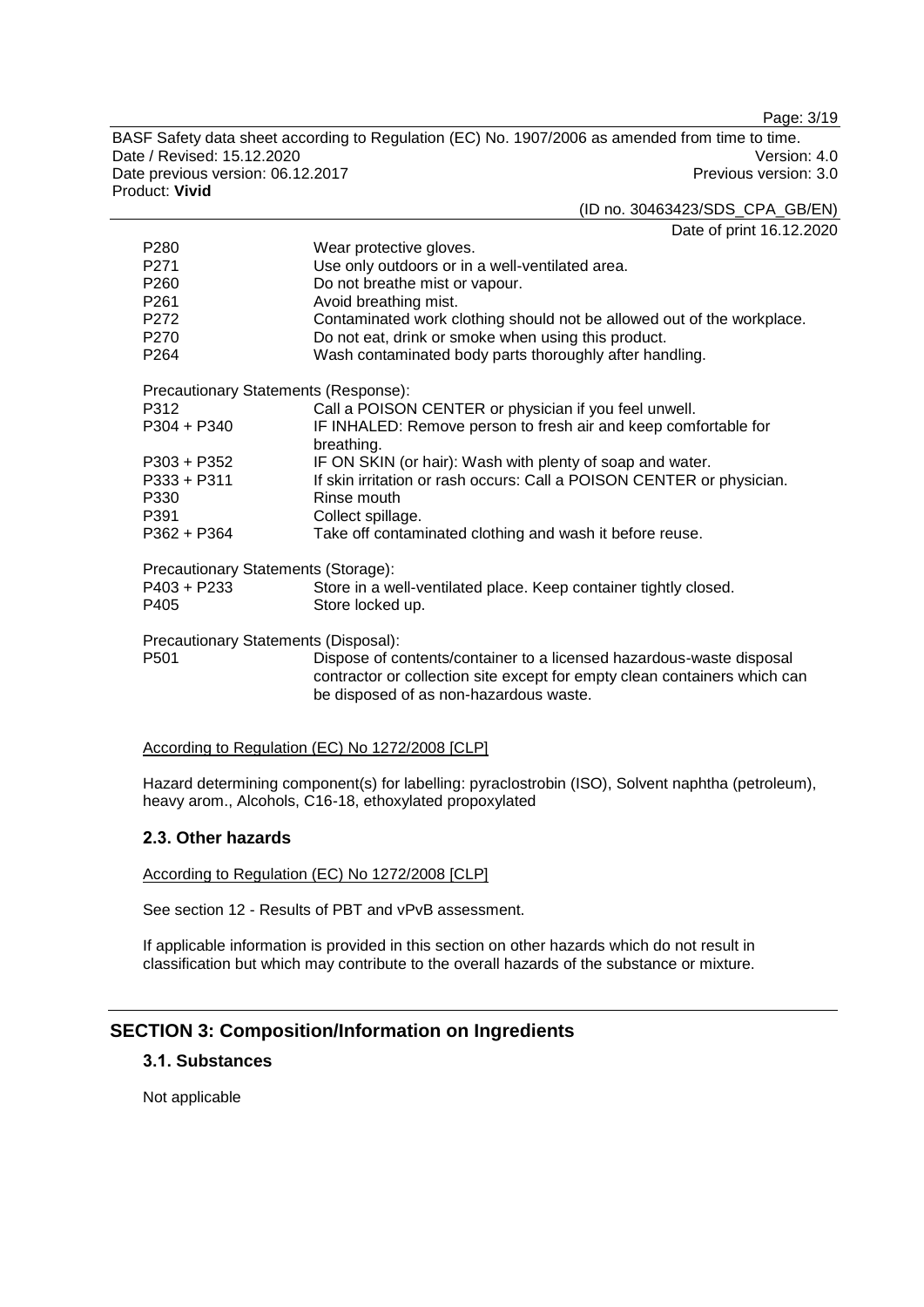Page: 4/19

BASF Safety data sheet according to Regulation (EC) No. 1907/2006 as amended from time to time. Date / Revised: 15.12.2020 Version: 4.0 Date previous version: 06.12.2017 **Previous version: 3.0** Previous version: 3.0 Product: **Vivid**

(ID no. 30463423/SDS\_CPA\_GB/EN)

Date of print 16.12.2020

## **3.2. Mixtures**

#### Chemical nature

crop protection product, fungicide, Emulsifiable concentrate (EC)

Hazardous ingredients (GHS) according to Regulation (EC) No. 1272/2008

pyraclostrobin (ISO); methyl N-{2-[1-(4-chlorophenyl)-1H-pyrazol-3-yloxymethyl]phenyl}(Nmethoxy)carbamate

Content (W/W): 23.86 % CAS Number: 175013-18-0 INDEX-Number: 613-272-00-6 Acute Tox. 3 (Inhalation - mist) Skin Corr./Irrit. 2 STOT SE 3 (irr. to respiratory syst.) Aquatic Acute 1 Aquatic Chronic 1 M-factor acute: 100 M-factor chronic: 100 H315, H331, H335, H400, H410

Solvent naphtha (petroleum), heavy arom.; Kerosine — unspecified; [A complex combination of hydrocarbons obtained from distillation of aromatic streams. It consists predominantly of aromatic hydrocarbons having carbon numbers predominantly in the range of C9 thro ugh C16 and boiling in the range of approximately 165 oC to 290 oC (330 oF to 554 oF).]

Content (W/W): < 50 % CAS Number: 64742-94-5 REACH registration number: 01- 2119451097-39

Asp. Tox. 1 Aquatic Chronic 2 H304, H411 EUH066

Alcohols, C16-18, ethoxylated propoxylated Content (W/W):  $<$  30 % CAS Number: 68002-96-0

Acute Tox. 2 (Inhalation - mist) Aquatic Acute 1 Aquatic Chronic 3 M-factor acute: 1 H330, H412, H400

2-methylnaphthalene Content (W/W): < 20 % CAS Number: 91-57-6 EC-Number: 202-078-3 REACH registration number: 01-2119489455-25

Acute Tox. 4 (oral) Aquatic Chronic 2 H302, H411

Naphthalene, 1-methyl-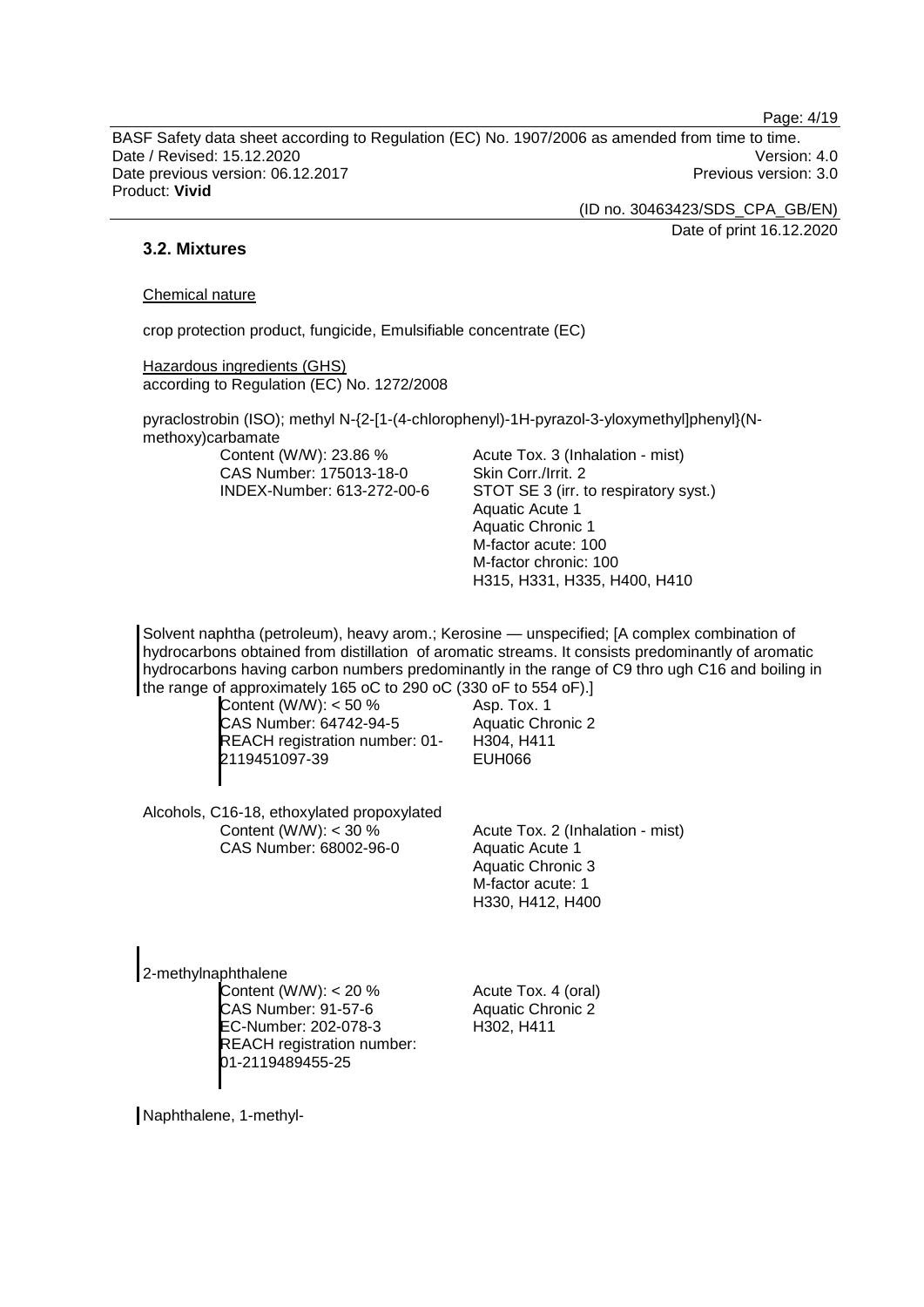Page: 5/19

BASF Safety data sheet according to Regulation (EC) No. 1907/2006 as amended from time to time. Date / Revised: 15.12.2020<br>
Date previous version: 06.12.2017<br>
Previous version: 3.0 Date previous version: 06.12.2017 Product: **Vivid**

(ID no. 30463423/SDS\_CPA\_GB/EN)

Date of print 16.12.2020

|                   | Content (W/W): $<$ 15 %<br>CAS Number: 90-12-0<br>EC-Number: 201-966-8<br>REACH registration number: 01-<br>2119489997-0                                                                       | Date of print 16.12<br>Asp. Tox. 1<br>Acute Tox. 4 (oral)<br><b>Aquatic Chronic 2</b><br>H302, H304, H411                                                                                                                    |
|-------------------|------------------------------------------------------------------------------------------------------------------------------------------------------------------------------------------------|------------------------------------------------------------------------------------------------------------------------------------------------------------------------------------------------------------------------------|
| biphenyl          | Content (W/W): $<$ 5 %<br><b>CAS Number: 92-52-4</b><br>EC-Number: 202-163-5<br>REACH registration number: 01-<br>2119480408-33<br>INDEX-Number: 601-042-00-8                                  | Skin Corr./Irrit. 2<br>Eye Dam./Irrit. 2<br>STOT SE 3 (irr. to respiratory syst.)<br><b>Aquatic Acute 1</b><br><b>Aquatic Chronic 1</b><br>M-factor acute: 1<br>M-factor chronic: 1<br>H319, H315, H335, H400, H410          |
|                   | Benzenesulfonic acid, 4-C10-13-sec-alkyl derivs., calcium salts<br>Content (W/W): $<$ 5 %<br>CAS Number: 84989-14-0<br>EC-Number: 284-903-7<br>REACH registration number: 01-<br>2119560592-37 | Skin Corr./Irrit. 2<br>Eye Dam./Irrit. 1<br><b>Aquatic Chronic 3</b><br>H318, H315, H412                                                                                                                                     |
| 2-Ethylhexan-1-ol | Content (W/W): $<$ 5 %<br>CAS Number: 104-76-7<br>EC-Number: 203-234-3<br>REACH registration number: 01-<br>2119487289-20                                                                      | Acute Tox. 4 (Inhalation - mist)<br>Skin Corr./Irrit. 2<br>Eye Dam./Irrit. 2<br>STOT SE 3 (irr. to respiratory syst.)<br>H319, H315, H332, H335                                                                              |
| toluene           | Content (W/W): $<$ 1 %<br>CAS Number: 108-88-3<br>EC-Number: 203-625-9<br>REACH registration number: 01-<br>2119471310-51<br>INDEX-Number: 601-021-00-3                                        | Asp. Tox. 1<br>Flam. Liq. 2<br>Skin Corr./Irrit. 2<br>Repr. 2 (unborn child)<br>STOT SE 3 (drowsiness and dizziness)<br>STOT RE (Central nervous system) 2<br>Aquatic Chronic 3<br>H225, H315, H304, H336, H361d, H373, H412 |

For the classifications not written out in full in this section, including the hazard classes and the hazard statements, the full text is listed in section 16.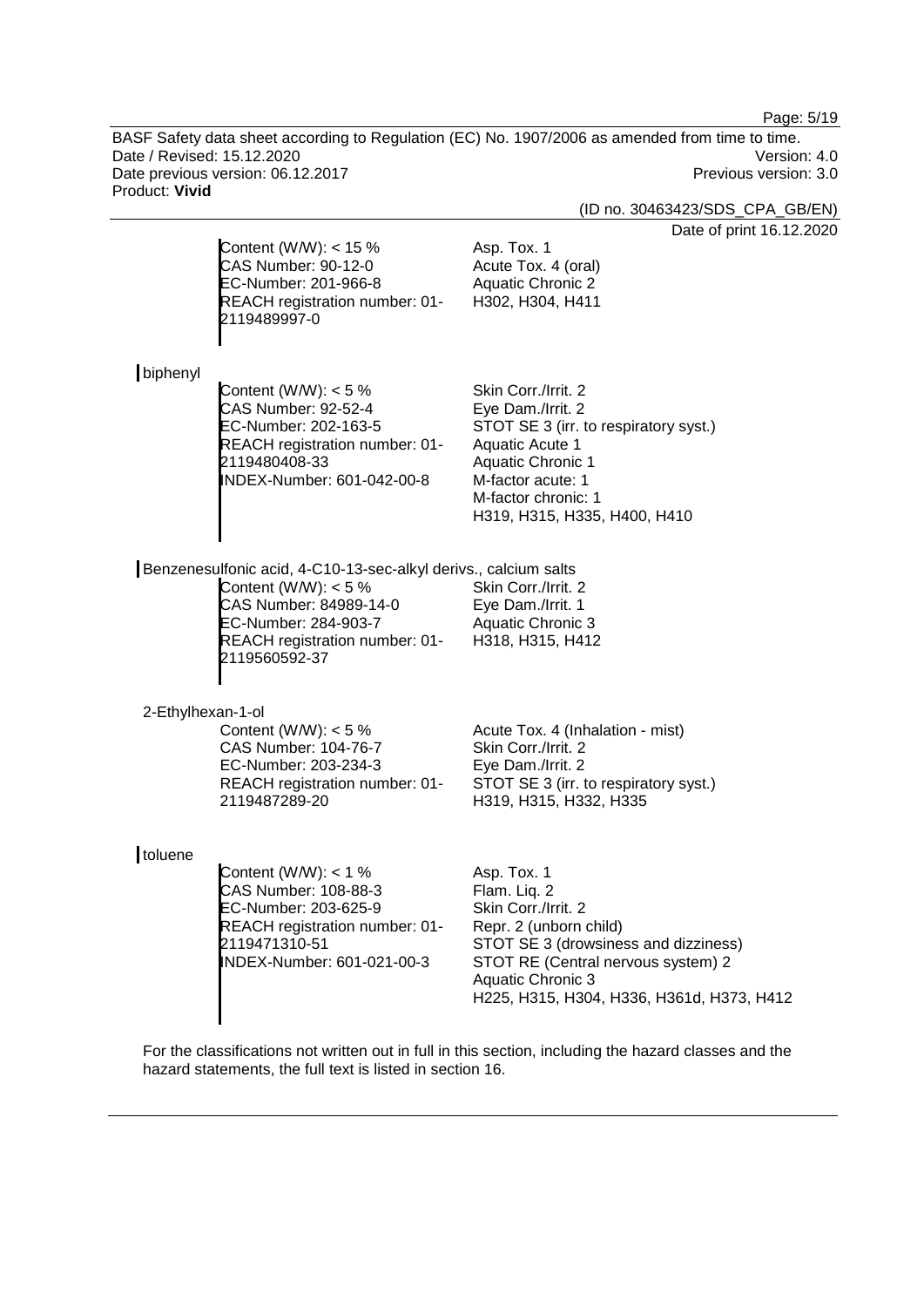Page: 6/19

BASF Safety data sheet according to Regulation (EC) No. 1907/2006 as amended from time to time. Date / Revised: 15.12.2020 Version: 4.0 Date previous version: 06.12.2017 **Previous version: 3.0** Previous version: 3.0 Product: **Vivid**

(ID no. 30463423/SDS\_CPA\_GB/EN)

Date of print 16.12.2020

## **SECTION 4: First-Aid Measures**

#### **4.1. Description of first aid measures**

Show container, label and/or safety data sheet to physician.

First aid personnel should pay attention to their own safety. If the patient is likely to become unconscious, place and transport in stable sideways position (recovery position). Immediately remove contaminated clothing.

If inhaled: Keep patient calm, remove to fresh air, seek medical attention.

On skin contact: Wash thoroughly with soap and water

On contact with eyes:

Wash affected eyes for at least 15 minutes under running water with eyelids held open, consult an eye specialist.

On ingestion: Immediately rinse mouth and then drink 200-300 ml of water, seek medical attention.

#### **4.2. Most important symptoms and effects, both acute and delayed**

Symptoms: Information, i.e. additional information on symptoms and effects may be included in the GHS labeling phrases available in Section 2 and in the Toxicological assessments available in Section 11., (Further) symptoms and / or effects are not known so far

**4.3. Indication of any immediate medical attention and special treatment needed**

Treatment: Treat according to symptoms (decontamination, vital functions), no known specific antidote.

## **SECTION 5: Fire-Fighting Measures**

#### **5.1. Extinguishing media**

Suitable extinguishing media: water spray, foam, dry powder, carbon dioxide

#### **5.2. Special hazards arising from the substance or mixture**

Endangering substances: carbon monoxide, Carbon dioxide, hydrogen chloride, nitrogen oxides, sulfur oxides, halogenated compounds Advice: The substances/groups of substances mentioned can be released in case of fire.

#### **5.3. Advice for fire-fighters**

Special protective equipment: Wear self-contained breathing apparatus and chemical-protective clothing.

#### Further information:

Collect contaminated extinguishing water separately, do not allow to reach sewage or effluent systems. Dispose of fire debris and contaminated extinguishing water in accordance with official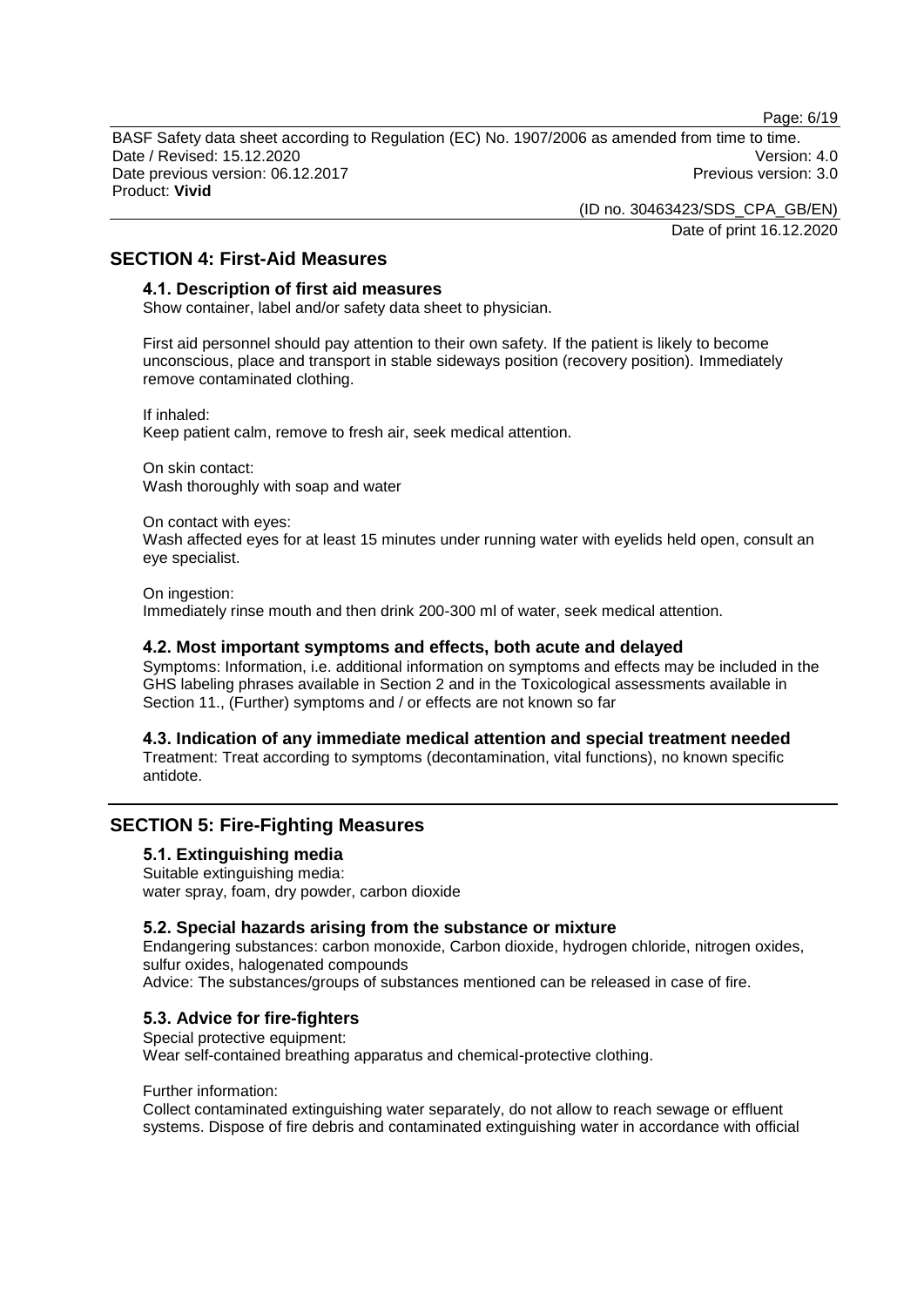Page: 7/19

BASF Safety data sheet according to Regulation (EC) No. 1907/2006 as amended from time to time. Date / Revised: 15.12.2020 Version: 4.0 Date previous version: 06.12.2017 **Previous version: 3.0** Previous version: 3.0 Product: **Vivid**

(ID no. 30463423/SDS\_CPA\_GB/EN)

Date of print 16.12.2020

regulations. In case of fire and/or explosion do not breathe fumes. Keep containers cool by spraying with water if exposed to fire.

## **SECTION 6: Accidental Release Measures**

## **6.1. Personal precautions, protective equipment and emergency procedures**

Use personal protective clothing. Avoid contact with the skin, eyes and clothing. Do not breathe vapour/spray.

#### **6.2. Environmental precautions**

Do not discharge into drains/surface waters/groundwater. Do not discharge into the subsoil/soil.

Do not allow contamination of public drains or surface or ground waters. Inform local water plc if spillage enters drains and the Environment Agency (England & Wales), the Scottish Environmental Protection Agency (Scotland), or the Environment and Heritage Service (Northern Ireland) if it enters surface or ground waters. Keep people and animals away.

#### **6.3. Methods and material for containment and cleaning up**

For small amounts: Pick up with suitable absorbent material (e.g. sand, sawdust, general-purpose binder, kieselguhr).

For large amounts: Dike spillage. Pump off product.

Collect waste in suitable containers, which can be labeled and sealed. Clean contaminated floors and objects thoroughly with water and detergents, observing environmental regulations. Dispose of absorbed material in accordance with regulations. Wear suitable protective equipment.

#### **6.4. Reference to other sections**

Information regarding exposure controls/personal protection and disposal considerations can be found in section 8 and 13.

## **SECTION 7: Handling and Storage**

#### **7.1. Precautions for safe handling**

When using do not eat, drink or smoke. Hands and/or face should be washed before breaks and at the end of the shift. No special measures necessary if stored and handled correctly. Ensure thorough ventilation of stores and work areas.

Protection against fire and explosion:

Vapours may form ignitable mixture with air. Prevent electrostatic charge - sources of ignition should be kept well clear - fire extinguishers should be kept handy.

#### **7.2. Conditions for safe storage, including any incompatibilities**

Segregate from foods and animal feeds. Further information on storage conditions: Keep away from heat. Protect from direct sunlight.

#### Protect from temperatures below: 5 °C

The packed product must be protected from temperatures below the indicated one.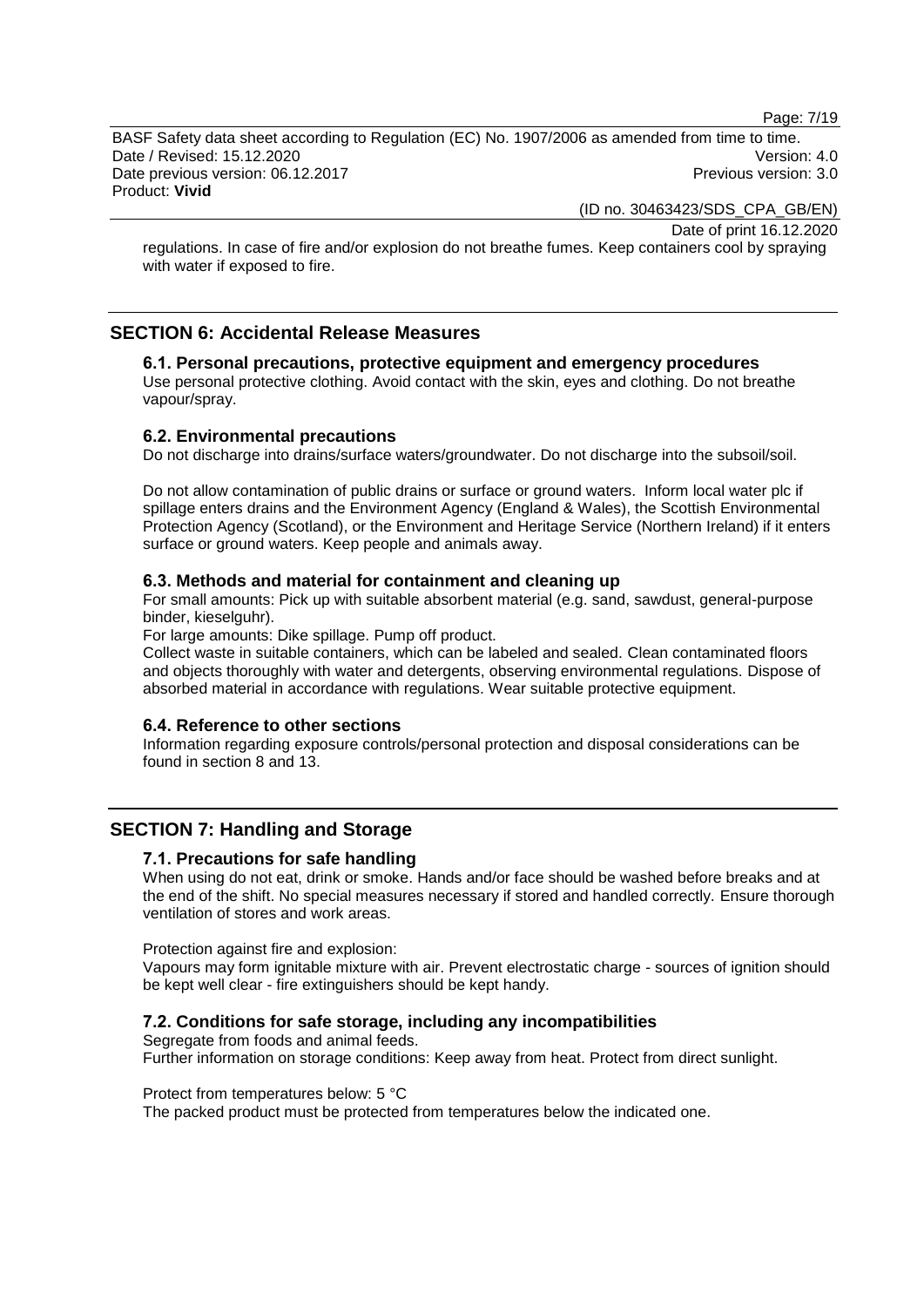Page: 8/19

BASF Safety data sheet according to Regulation (EC) No. 1907/2006 as amended from time to time. Date / Revised: 15.12.2020 Version: 4.0 Date previous version: 06.12.2017 **Previous version: 3.0** Previous version: 3.0 Product: **Vivid**

(ID no. 30463423/SDS\_CPA\_GB/EN)

Date of print 16.12.2020

Protect from temperatures above: 40 °C Damage by exceeding the maximum temperature is not reversible.

#### **7.3. Specific end use(s)**

For the relevant identified use(s) listed in Section 1 the advice mentioned in this section 7 is to be observed.

## **SECTION 8: Exposure Controls/Personal Protection**

#### **8.1. Control parameters**

Components with occupational exposure limits

104-76-7: 2-Ethylhexan-1-ol TWA value 5.4 mg/m3 ; 1 ppm (OEL (EU)) indicative TWA value 5.4 mg/m3 ; 1 ppm (WEL/EH 40 (UK)) 90-12-0: Naphthalene, 1-methyl-Skin Designation (Directive 2004/37/EC) The substance can be absorbed through the skin. 91-57-6: 2-methylnaphthalene

Skin Designation (Directive 2004/37/EC)

The substance can be absorbed through the skin.

Refer to the current edition of HSE Guidance Note EH40 Occupational Exposure Limits (United Kingdom). For normal use and handling refer to the product label/leaflet.

#### **8.2. Exposure controls**

Personal protective equipment

Respiratory protection:

Suitable respiratory protection for lower concentrations or short-term effect: Combination filter for gases/vapours of organic, inorganic, acid inorganic, alkaline compounds and toxic particles (e. g. EN 14387 Type ABEK-P3)

Hand protection:

Suitable chemical resistant safety gloves (EN 374) also with prolonged, direct contact (Recommended: Protective index 6, corresponding > 480 minutes of permeation time according to EN 374): E.g. nitrile rubber (0.4 mm), chloroprene rubber (0.5 mm), butyl rubber (0.7 mm) etc.

Eye protection: Safety glasses with side-shields (frame goggles) (e.g. EN 166)

Body protection: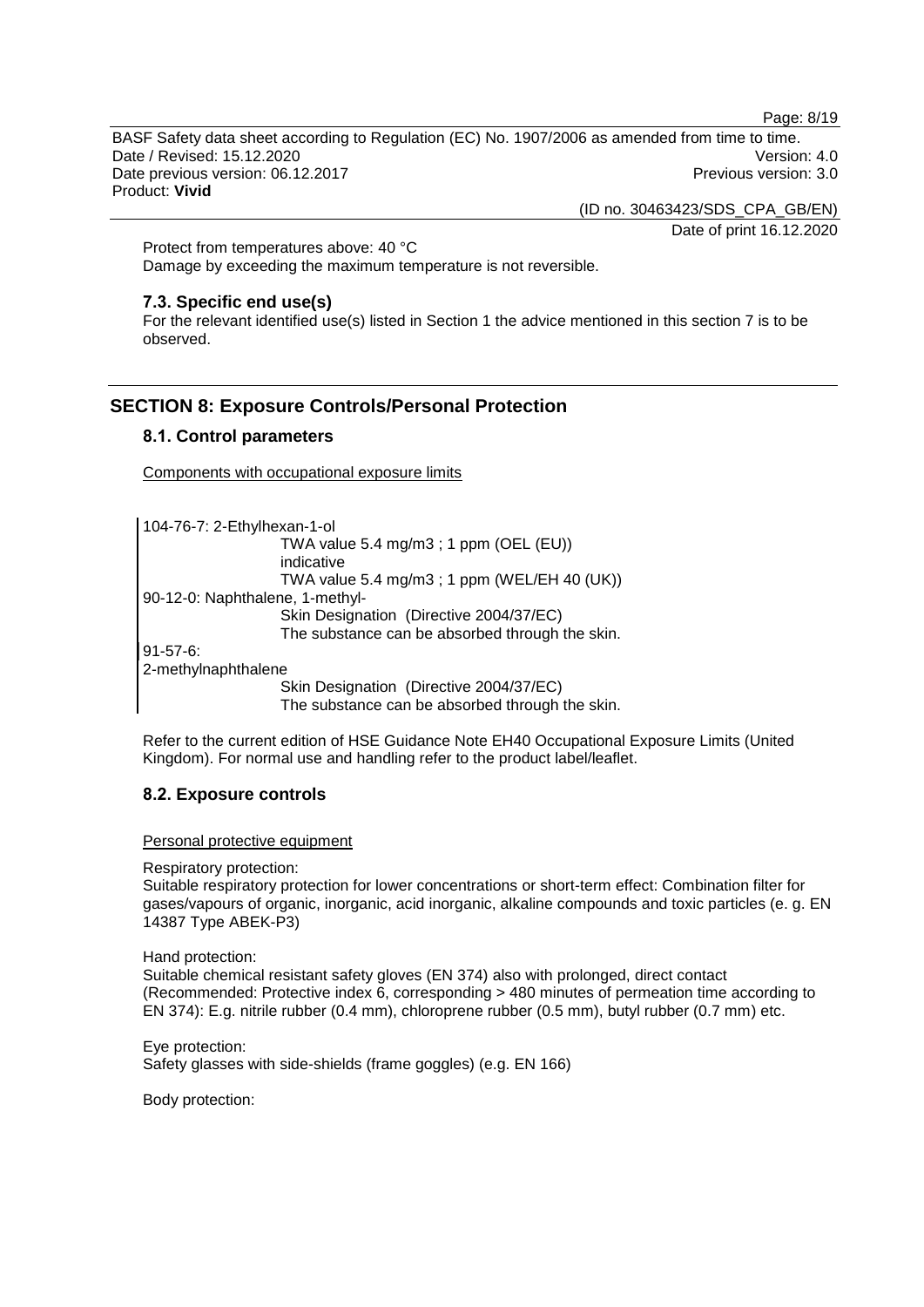Page: 9/19

BASF Safety data sheet according to Regulation (EC) No. 1907/2006 as amended from time to time. Date / Revised: 15.12.2020<br>
Date previous version: 06.12.2017<br>
Date previous version: 06.12.2017 Date previous version: 06.12.2017 Product: **Vivid**

(ID no. 30463423/SDS\_CPA\_GB/EN)

Date of print 16.12.2020

Body protection must be chosen depending on activity and possible exposure, e.g. apron, protecting boots, chemical-protection suit (according to EN 14605 in case of splashes or EN ISO 13982 in case of dust).

General safety and hygiene measures

The statements on personal protective equipment in the instructions for use apply when handling crop-protection agents in final-consumer packing. Wearing of closed work clothing is recommended. Store work clothing separately. Keep away from food, drink and animal feeding stuffs.

## **SECTION 9: Physical and Chemical Properties**

## **9.1. Information on basic physical and chemical properties**

| Form:                          | liquid                               |                             |
|--------------------------------|--------------------------------------|-----------------------------|
| Colour:                        | tan                                  |                             |
| Odour:                         | faintly aromatic                     |                             |
| Odour threshold:               |                                      |                             |
|                                | Not determined since harmful by      |                             |
|                                | inhalation.                          |                             |
| pH value:                      | approx. 5 - 7                        |                             |
|                                | (1 %(m), 20 °C)                      |                             |
|                                | (as an emulsion)                     |                             |
| pour point:                    | approx. -5 °C                        |                             |
|                                | Information applies to the solvent.  |                             |
| Boiling range:                 | approx. 244 - 292 °C                 |                             |
|                                | Information applies to the solvent.  |                             |
| Flash point:                   | approx. 104 °C                       | (ISO 2719)                  |
| Evaporation rate:              |                                      |                             |
|                                | not applicable                       |                             |
| Flammability:                  | not highly flammable                 |                             |
| Lower explosion limit:         | $0.6\%$ (V)                          |                             |
|                                | Information applies to the solvent.  |                             |
| Upper explosion limit:         | $7\%$ (V)                            |                             |
|                                | Information applies to the solvent.  |                             |
| Ignition temperature:          | 425 °C                               | (Directive 92/69/EEC, A.15) |
|                                | The product has not been tested.     |                             |
|                                | The statement has been derived from  |                             |
|                                | substances/products of a similar     |                             |
|                                | structure or composition.            |                             |
| Vapour pressure:               | approx. 0.003 hPa                    |                             |
|                                | (20 °C)                              |                             |
|                                | Information applies to the solvent.  |                             |
| Density:                       | approx. 1.05 g/cm3                   |                             |
|                                | (20 °C)                              |                             |
| Relative vapour density (air): |                                      |                             |
|                                | Heavier than air., Information based |                             |
|                                | on the main components.              |                             |
| Solubility in water:           | emulsifiable                         |                             |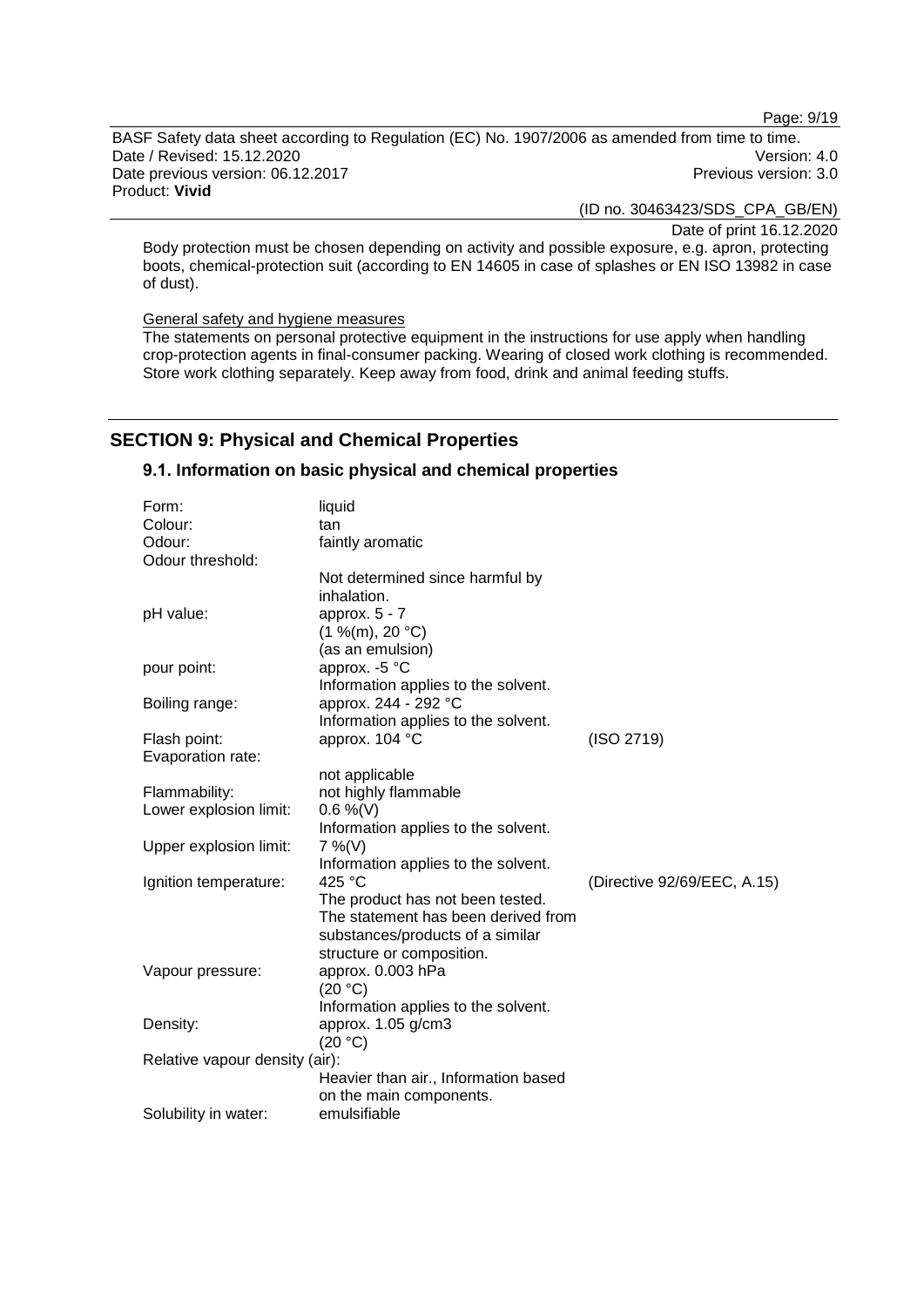Page: 10/19

BASF Safety data sheet according to Regulation (EC) No. 1907/2006 as amended from time to time. Date / Revised: 15.12.2020<br>
Date previous version: 06.12.2017<br>
Date previous version: 06.12.2017 Date previous version: 06.12.2017 Product: **Vivid**

(ID no. 30463423/SDS\_CPA\_GB/EN)

Date of print 16.12.2020

| Partitioning coefficient n-octanol/water (log Kow):              |                                                                                                             |            |
|------------------------------------------------------------------|-------------------------------------------------------------------------------------------------------------|------------|
|                                                                  | not applicable                                                                                              |            |
| Thermal decomposition:<br>Viscosity, dynamic:                    | No decomposition if stored and handled as prescribed/indicated.<br>approx. 64.2 mPa.s<br>(20 °C, 100 1/s)   | (OECD 114) |
|                                                                  | The product has not been tested.<br>The statement has been derived from<br>substances/products of a similar |            |
|                                                                  | structure or composition.                                                                                   |            |
| Viscosity, kinematic:                                            | $23.7$ mm $2/s$                                                                                             | (OECD 114) |
|                                                                  | (40 °C)                                                                                                     |            |
|                                                                  | The product has not been tested.                                                                            |            |
|                                                                  | The statement has been derived from                                                                         |            |
|                                                                  | substances/products of a similar                                                                            |            |
|                                                                  | structure or composition.                                                                                   |            |
| Explosion hazard:                                                | Based on the chemical structure                                                                             |            |
|                                                                  | there is no indication of explosive                                                                         |            |
|                                                                  | properties.                                                                                                 |            |
| Fire promoting properties:<br>Based on its structural properties |                                                                                                             |            |
|                                                                  | the product is not classified as                                                                            |            |
|                                                                  | oxidizing.                                                                                                  |            |

## **9.2. Other information**

Other Information:

If necessary, information on other physical and chemical parameters is indicated in this section.

## **SECTION 10: Stability and Reactivity**

#### **10.1. Reactivity**

No hazardous reactions if stored and handled as prescribed/indicated.

## **10.2. Chemical stability**

The product is stable if stored and handled as prescribed/indicated.

#### **10.3. Possibility of hazardous reactions**

No hazardous reactions if stored and handled as prescribed/indicated.

#### **10.4. Conditions to avoid**

See SDS section 7 - Handling and storage.

#### **10.5. Incompatible materials**

Substances to avoid: strong bases, strong acids, strong oxidizing agents

#### **10.6. Hazardous decomposition products**

Hazardous decomposition products: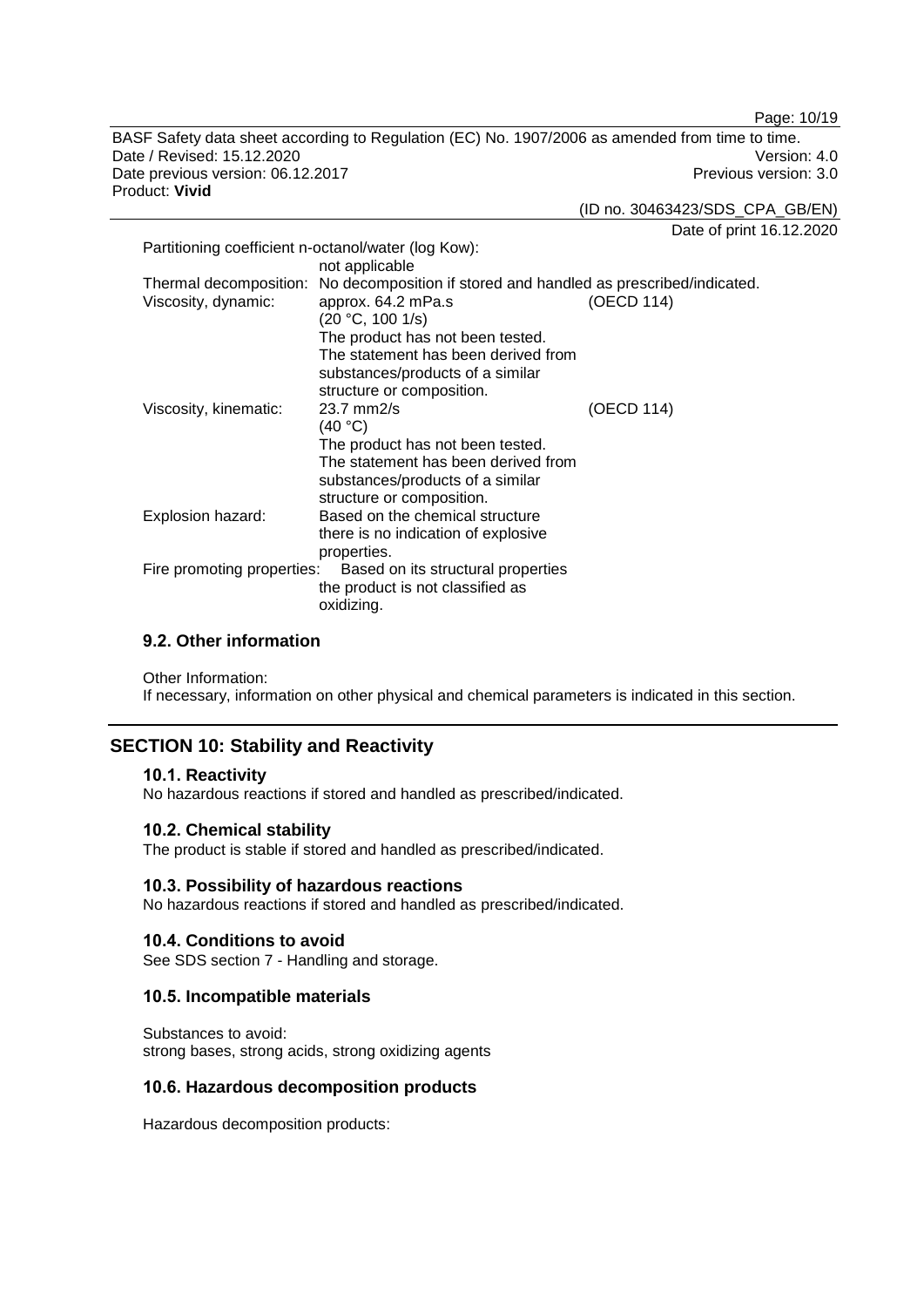Page: 11/19

BASF Safety data sheet according to Regulation (EC) No. 1907/2006 as amended from time to time. Date / Revised: 15.12.2020 Version: 4.0 Date previous version: 06.12.2017 **Previous version: 3.0** Previous version: 3.0 Product: **Vivid**

(ID no. 30463423/SDS\_CPA\_GB/EN)

Date of print 16.12.2020

No hazardous decomposition products if stored and handled as prescribed/indicated.

## **SECTION 11: Toxicological Information**

#### **11.1. Information on toxicological effects**

#### Acute toxicity

Assessment of acute toxicity:

Of moderate toxicity after single ingestion. Virtually nontoxic after a single skin contact. Of moderate toxicity after short-term inhalation. The product has not been tested. The statement has been derived from substances/products of a similar structure or composition.

Experimental/calculated data: LD50 rat (oral): 317 mg/kg

LC50 rat (by inhalation):  $> 1.14 - 5.3$  mg/l 4 h (OECD Guideline 403) An aerosol was tested.

LD50 rat (dermal): > 4,000 mg/kg (OECD Guideline 402) No mortality was observed.

Irritation

Assessment of irritating effects:

Skin contact causes irritation. Not irritating to the eyes. The product has not been tested. The statement has been derived from substances/products of a similar structure or composition.

Experimental/calculated data: Skin corrosion/irritation rabbit: Irritant. (OECD Guideline 404)

Serious eye damage/irritation rabbit: non-irritant (OECD Guideline 405)

Respiratory/Skin sensitization

Assessment of sensitization: Sensitization after skin contact possible.

Experimental/calculated data: Guinea pig maximization test guinea pig: sensitizing

Germ cell mutagenicity

Assessment of mutagenicity:

The product has not been tested. The statement has been derived from the properties of the individual components. Mutagenicity tests revealed no genotoxic potential.

**Carcinogenicity**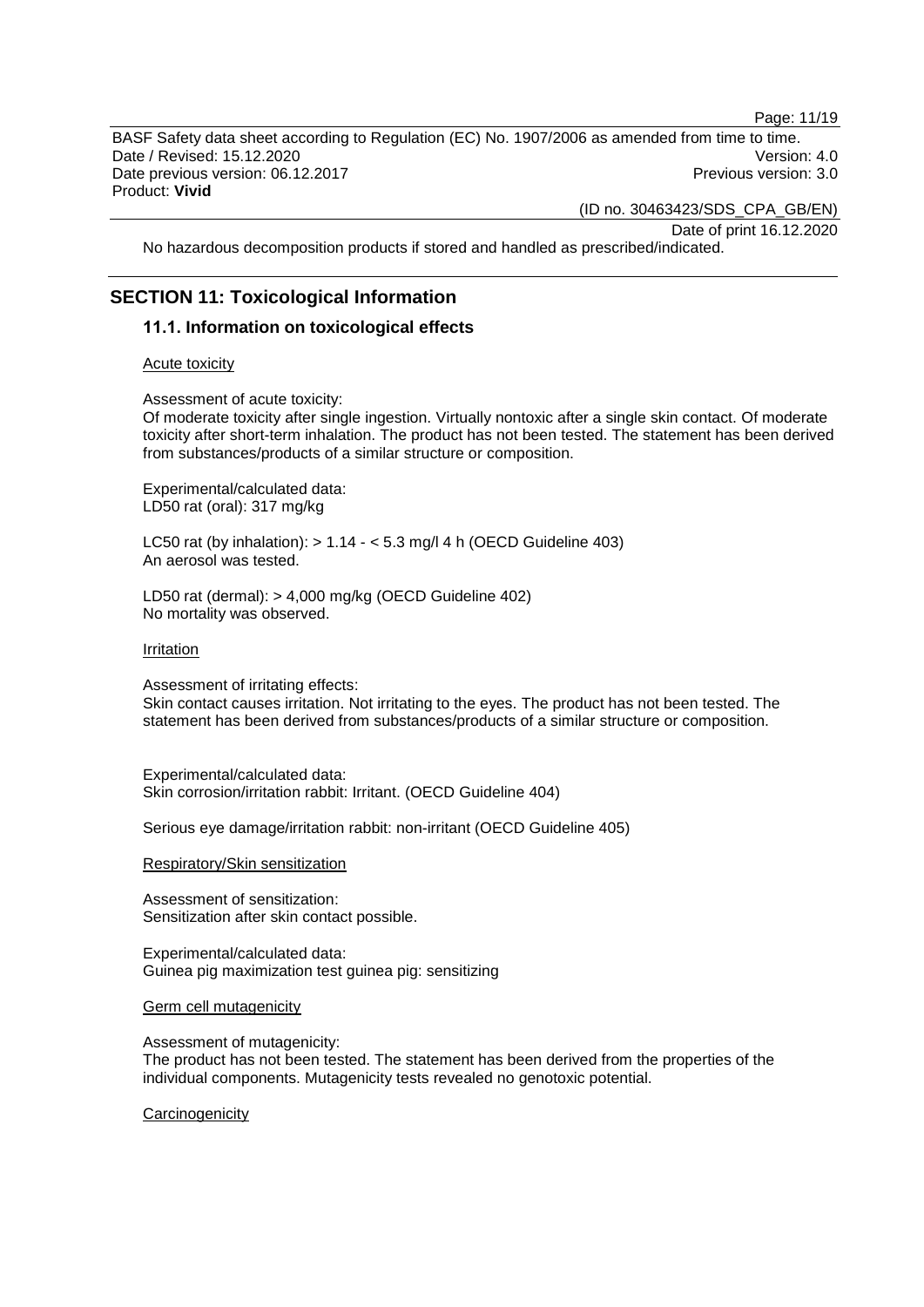Page: 12/19

BASF Safety data sheet according to Regulation (EC) No. 1907/2006 as amended from time to time. Date / Revised: 15.12.2020 Version: 4.0 Date previous version: 06.12.2017 **Previous version: 3.0** Previous version: 3.0 Product: **Vivid**

> (ID no. 30463423/SDS\_CPA\_GB/EN) Date of print 16.12.2020

Assessment of carcinogenicity:

The product has not been tested. The statement has been derived from the properties of the individual components. The results of various animal studies gave no indication of a carcinogenic effect.

#### Reproductive toxicity

Assessment of reproduction toxicity: The product has not been tested. The statement has been derived from the properties of the individual components. The results of animal studies gave no indication of a fertility impairing effect.

#### Developmental toxicity

Assessment of teratogenicity: The product has not been tested. The statement has been derived from the properties of the individual components.

*Information on: toluene Assessment of teratogenicity: Indications of possible developmental toxicity/teratogenicity were seen in animal studies.* ----------------------------------

#### Specific target organ toxicity (single exposure)

Assessment of STOT single: Causes temporary irritation of the respiratory tract.

Remarks: The product has not been tested. The statement has been derived from the properties of the individual components.

#### Repeated dose toxicity and Specific target organ toxicity (repeated exposure)

Assessment of repeated dose toxicity:

The product has not been tested. The statement has been derived from the properties of the individual components.

*Information on: pyraclostrobin (ISO); methyl N-{2-[1-(4-chlorophenyl)-1H-pyrazol-3 yloxymethyl]phenyl}(N-methoxy)carbamate Assessment of repeated dose toxicity: After repeated exposure the prominent effect is local irritation. The substance may cause damage to the olfactory epithelium after repeated inhalation.*

#### *Information on: biphenyl*

*Assessment of repeated dose toxicity: The substance may cause damage to the kidney after repeated ingestion of high doses, as shown in animal studies.*

*Information on: toluene Assessment of repeated dose toxicity:*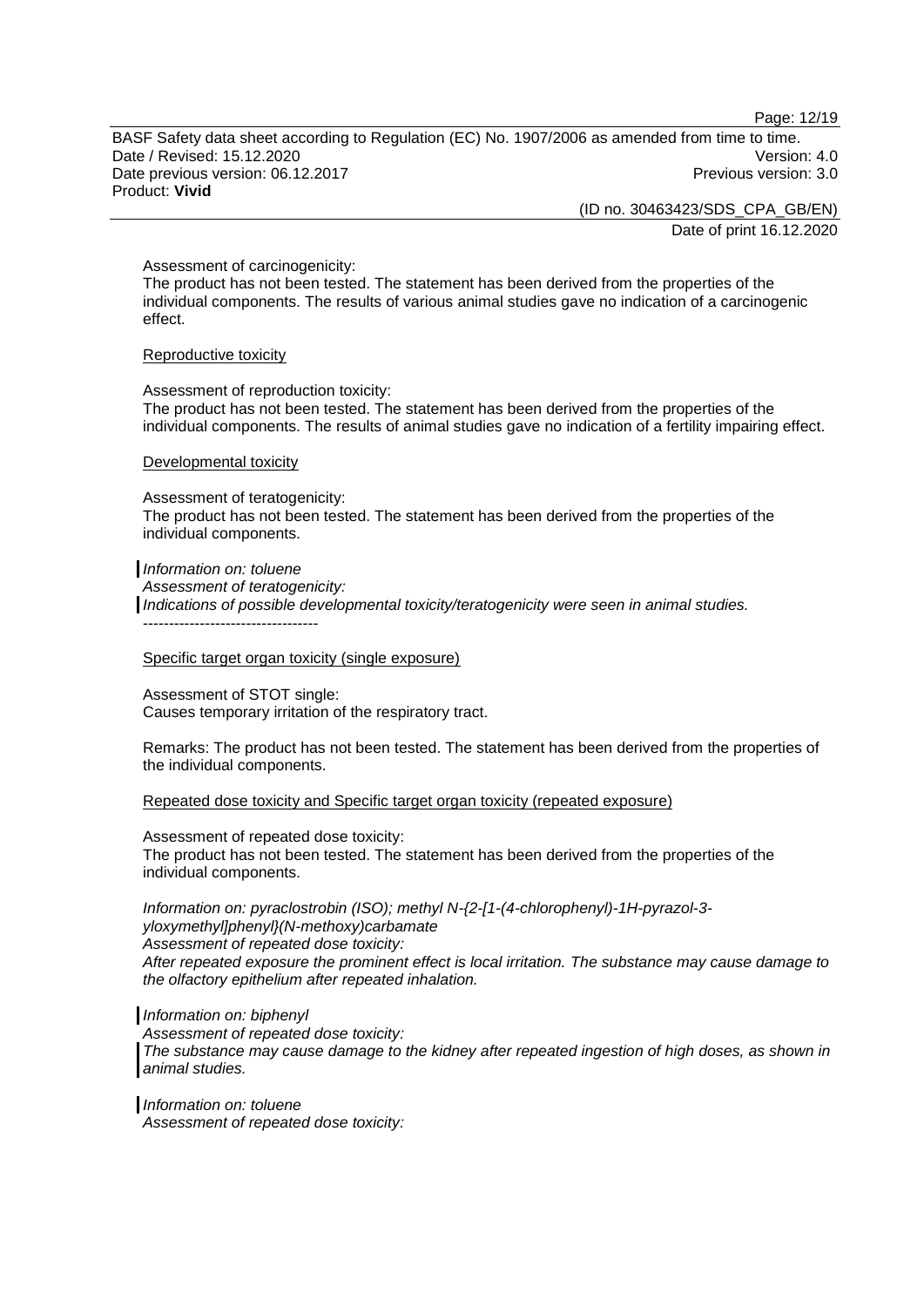Page: 13/19

BASF Safety data sheet according to Regulation (EC) No. 1907/2006 as amended from time to time. Date / Revised: 15.12.2020 Version: 4.0 Date previous version: 06.12.2017 **Previous version: 3.0** Previous version: 3.0 Product: **Vivid**

(ID no. 30463423/SDS\_CPA\_GB/EN)

Date of print 16.12.2020

*Repeated exposure to large quantities may affect certain organs. Damages the central nerve system. The substance may cause deafness after repeated inhalation.*

*Information on: Benzenesulfonic acid, 4-C10-13-sec-alkyl derivs., calcium salts Assessment of repeated dose toxicity: After repeated exposure the prominent effect is local irritation. The product has not been tested. The statement has been derived from substances/products of a similar structure or composition.*

Aspiration hazard

----------------------------------

No aspiration hazard expected.

Other relevant toxicity information

Misuse can be harmful to health.

## **SECTION 12: Ecological Information**

#### **12.1. Toxicity**

Assessment of aquatic toxicity: Very toxic to aquatic life with long lasting effects. The product has not been tested. The statement has been derived from substances/products of a similar structure or composition.

Toxicity to fish: LC50 (96 h) 0.0229 mg/l, Oncorhynchus mykiss (EPA 72-1, static)

Aquatic invertebrates: EC50 (48 h) 0.046 mg/l, Daphnia magna (OECD Guideline 202, part 1, static)

Aquatic plants: EC50 (72 h) 0.69 mg/l (growth rate), Pseudokirchneriella subcapitata (OECD Guideline 201)

EC10 (72 h) 0.11 mg/l (growth rate), Pseudokirchneriella subcapitata (OECD Guideline 201)

*Information on: pyraclostrobin (ISO); methyl N-{2-[1-(4-chlorophenyl)-1H-pyrazol-3 yloxymethyl]phenyl}(N-methoxy)carbamate Chronic toxicity to fish: No observed effect concentration (98 d) approx. 0.00235 mg/l, Oncorhynchus mykiss (OECD Guideline 210, Flow through.)* ----------------------------------

*Information on: pyraclostrobin (ISO); methyl N-{2-[1-(4-chlorophenyl)-1H-pyrazol-3 yloxymethyl]phenyl}(N-methoxy)carbamate Chronic toxicity to aquatic invertebrates:*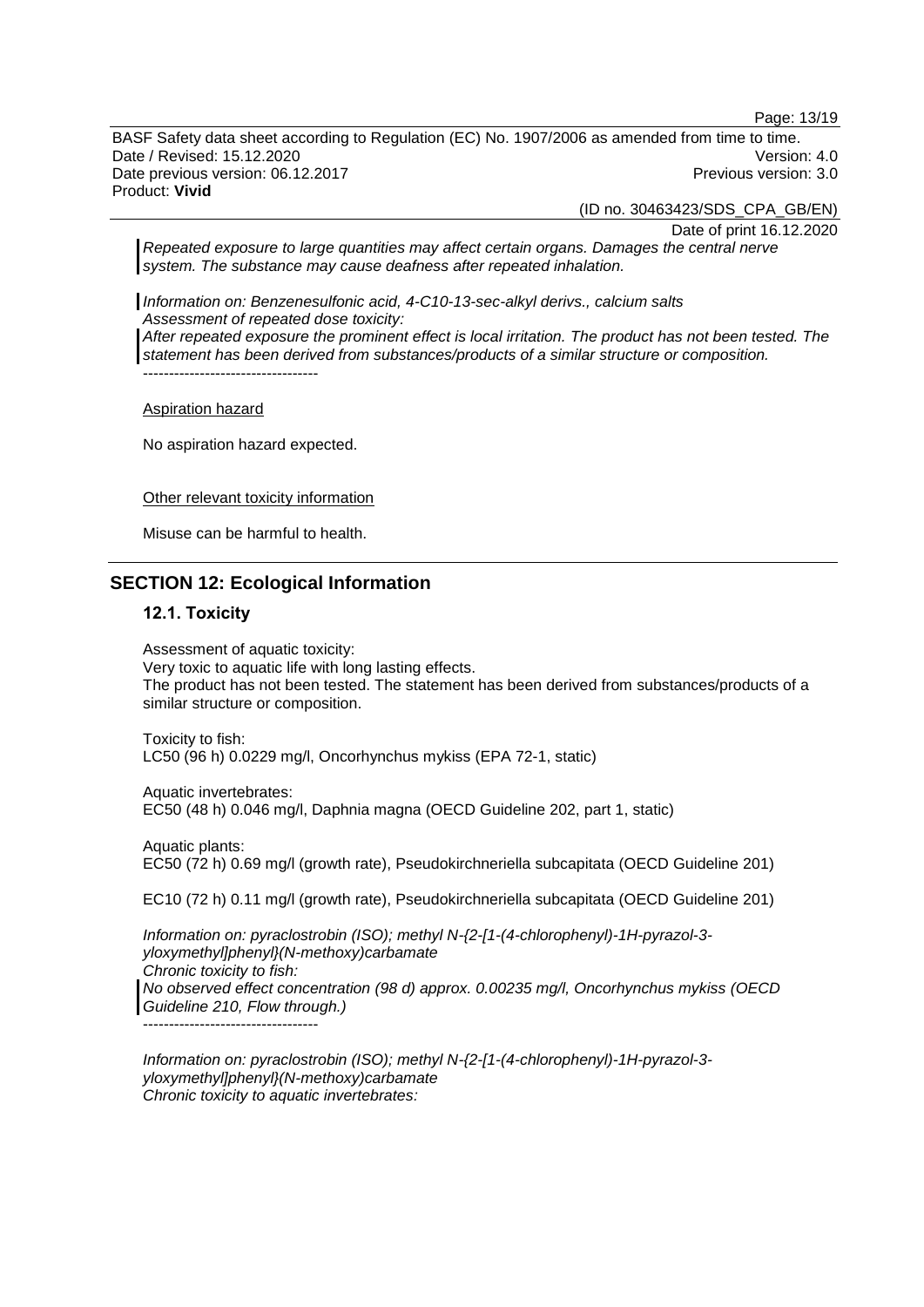Page: 14/19

BASF Safety data sheet according to Regulation (EC) No. 1907/2006 as amended from time to time. Date / Revised: 15.12.2020 Version: 4.0 Date previous version: 06.12.2017 **Previous version: 3.0** Previous version: 3.0 Product: **Vivid**

(ID no. 30463423/SDS\_CPA\_GB/EN)

Date of print 16.12.2020

*No observed effect concentration (21 d) 0.004 mg/l, Daphnia magna (OECD Guideline 202, part 2, semistatic)*

*The details of the toxic effect relate to the nominal concentration.*

*No observed effect concentration (28 d) 0.00128 mg/l, Mysidopsis bahia (OPP 72-4 (EPA-Guideline), Flow through.)*

*The statement of the toxic effect relates to the analytically determined concentration.*

----------------------------------

#### **12.2. Persistence and degradability**

Assessment biodegradation and elimination (H2O): The product has not been tested. The statement has been derived from the properties of the individual components.

*Information on: pyraclostrobin (ISO); methyl N-{2-[1-(4-chlorophenyl)-1H-pyrazol-3 yloxymethyl]phenyl}(N-methoxy)carbamate Assessment biodegradation and elimination (H2O): Not readily biodegradable (by OECD criteria).*

----------------------------------

#### **12.3. Bioaccumulative potential**

Assessment bioaccumulation potential: The product has not been tested. The statement has been derived from the properties of the individual components.

*Information on: pyraclostrobin (ISO); methyl N-{2-[1-(4-chlorophenyl)-1H-pyrazol-3 yloxymethyl]phenyl}(N-methoxy)carbamate Bioaccumulation potential:*

*Bioconcentration factor (BCF): 379 - 507, Oncorhynchus mykiss (OECD-Guideline 305) Accumulation in organisms is not to be expected.*

----------------------------------

#### **12.4. Mobility in soil**

Assessment transport between environmental compartments: Adsorption in soil: The product has not been tested. The statement has been derived from the properties of the individual components.

*Information on: pyraclostrobin (ISO); methyl N-{2-[1-(4-chlorophenyl)-1H-pyrazol-3 yloxymethyl]phenyl}(N-methoxy)carbamate Assessment transport between environmental compartments: Adsorption in soil: Following exposure to soil, adsorption to solid soil particles is probable, therefore contamination of groundwater is not expected.*

----------------------------------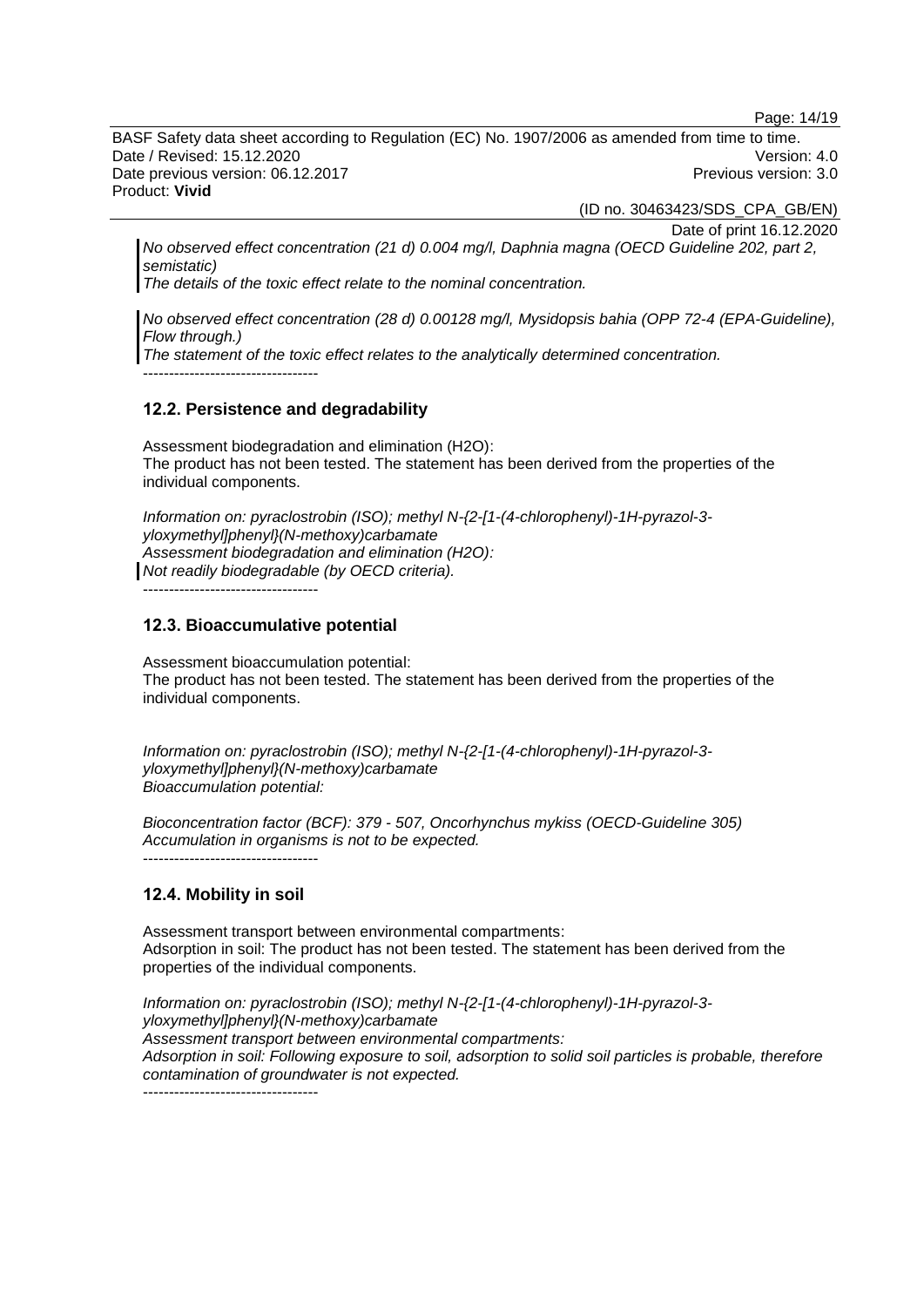Page: 15/19 BASF Safety data sheet according to Regulation (EC) No. 1907/2006 as amended from time to time. Date / Revised: 15.12.2020 Version: 4.0

Date previous version: 06.12.2017 **Previous version: 3.0** Previous version: 3.0 Product: **Vivid**

(ID no. 30463423/SDS\_CPA\_GB/EN)

Date of print 16.12.2020

## **12.5. Results of PBT and vPvB assessment**

The product does not contain a substance fulfilling the PBT (persistent/bioaccumulative/toxic) criteria or the vPvB (very persistent/very bioaccumulative) criteria.

## **12.6. Other adverse effects**

The product does not contain substances that are listed in Regulation (EC) 1005/2009 on substances that deplete the ozone layer.

#### **12.7. Additional information**

Other ecotoxicological advice: Do not discharge product into the environment without control.

## **SECTION 13: Disposal Considerations**

## **13.1. Waste treatment methods**

Must be disposed of or incinerated in accordance with local regulations.

The UK Environmental Protection (Duty of Care) Regulations (EP) and amendments should be noted (United Kingdom).

This product and any uncleaned containers must be disposed of as hazardous waste in accordance with the 2005 Hazardous Waste Regulations and amendments (United Kingdom)

Contaminated packaging: Contaminated packaging should be emptied as far as possible and disposed of in the same manner as the substance/product.

## **SECTION 14: Transport Information**

## **Land transport**

#### ADR

| UN number<br>UN proper shipping name: | UN3082<br>ENVIRONMENTALLY HAZARDOUS SUBSTANCE, LIQUID,<br>N.O.S. (contains PYRACLOSTROBIN, SOLVENT NAPHTHA) |
|---------------------------------------|-------------------------------------------------------------------------------------------------------------|
| Transport hazard class(es): 9, EHSM   |                                                                                                             |
| Packing group:                        | Ш                                                                                                           |
| Environmental hazards:                | <b>ves</b>                                                                                                  |
| Special precautions for               |                                                                                                             |
| user:                                 | None known                                                                                                  |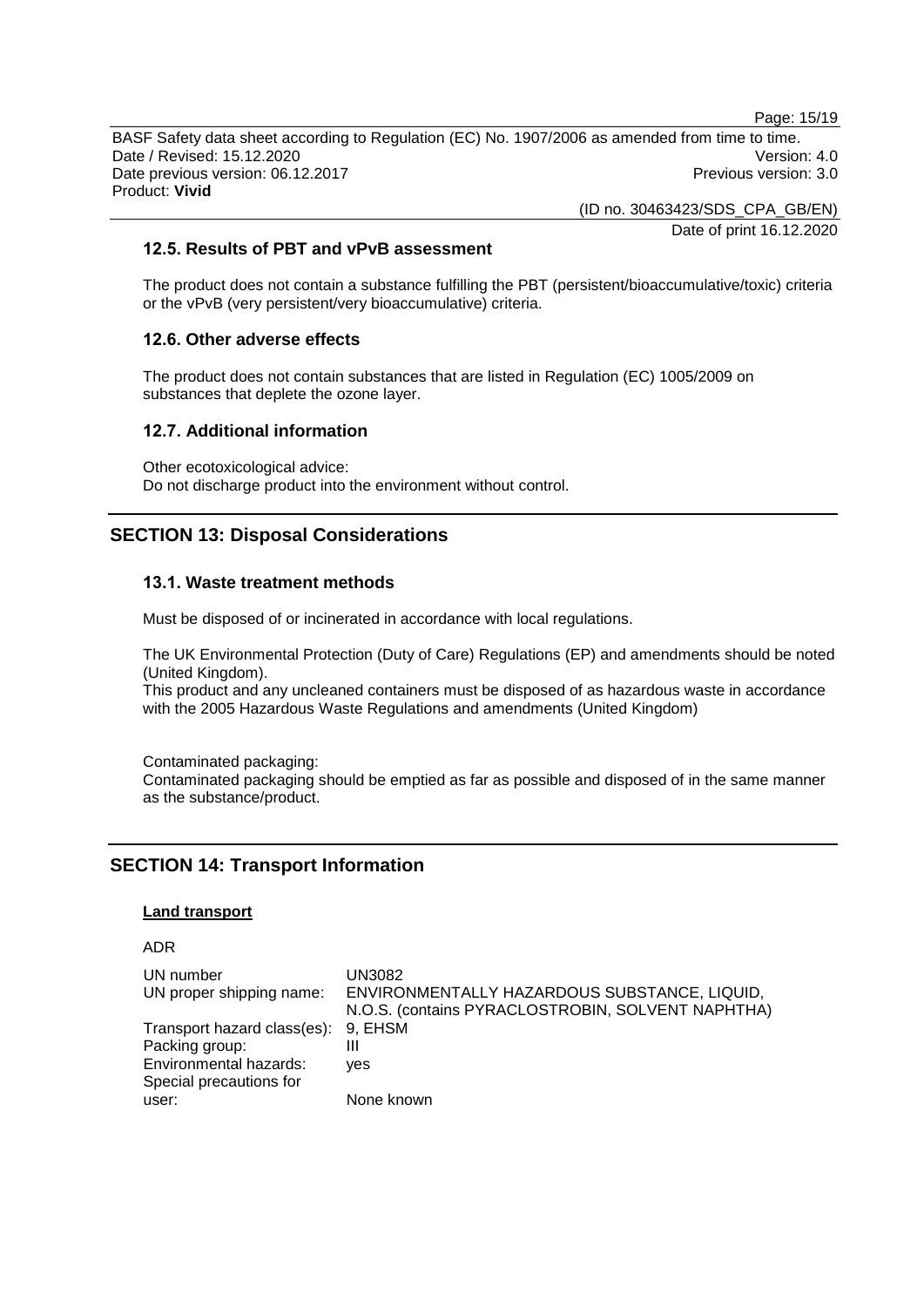Page: 16/19

BASF Safety data sheet according to Regulation (EC) No. 1907/2006 as amended from time to time. Date / Revised: 15.12.2020<br>
Date previous version: 06.12.2017<br>
Previous version: 3.0 Date previous version: 06.12.2017 Product: **Vivid**

(ID no. 30463423/SDS\_CPA\_GB/EN)

Date of print 16.12.2020

#### RID

| UN number                           | UN3082                                            |
|-------------------------------------|---------------------------------------------------|
| UN proper shipping name:            | ENVIRONMENTALLY HAZARDOUS SUBSTANCE, LIQUID,      |
|                                     | N.O.S. (contains PYRACLOSTROBIN, SOLVENT NAPHTHA) |
| Transport hazard class(es): 9, EHSM |                                                   |
| Packing group:                      |                                                   |
| Environmental hazards:              | ves                                               |
| Special precautions for             | None known                                        |
| user:                               |                                                   |

#### **Inland waterway transport** ADN

| UN number<br>UN proper shipping name: | UN3082<br>ENVIRONMENTALLY HAZARDOUS SUBSTANCE, LIQUID,<br>N.O.S. (contains PYRACLOSTROBIN, SOLVENT NAPHTHA) |
|---------------------------------------|-------------------------------------------------------------------------------------------------------------|
| Transport hazard class(es): 9, EHSM   |                                                                                                             |
| Packing group:                        | Ш                                                                                                           |
| Environmental hazards:                | ves                                                                                                         |
| Special precautions for               | None known                                                                                                  |
| user:                                 |                                                                                                             |

Transport in inland waterway vessel Not evaluated

## **Sea transport**

| <b>IMDG</b>                      |                                                                                                   |
|----------------------------------|---------------------------------------------------------------------------------------------------|
| UN number:                       | <b>UN 3082</b>                                                                                    |
| UN proper shipping name:         | ENVIRONMENTALLY HAZARDOUS SUBSTANCE, LIQUID,<br>N.O.S. (contains PYRACLOSTROBIN, SOLVENT NAPHTHA) |
| Transport hazard class(es):      | 9. EHSM                                                                                           |
| Packing group:                   | Ш                                                                                                 |
| Environmental hazards:           | yes                                                                                               |
|                                  | Marine pollutant: YES                                                                             |
| Special precautions for<br>user: | None known                                                                                        |
|                                  |                                                                                                   |

#### **Air transport**

IATA/ICAO

UN number: UN 3082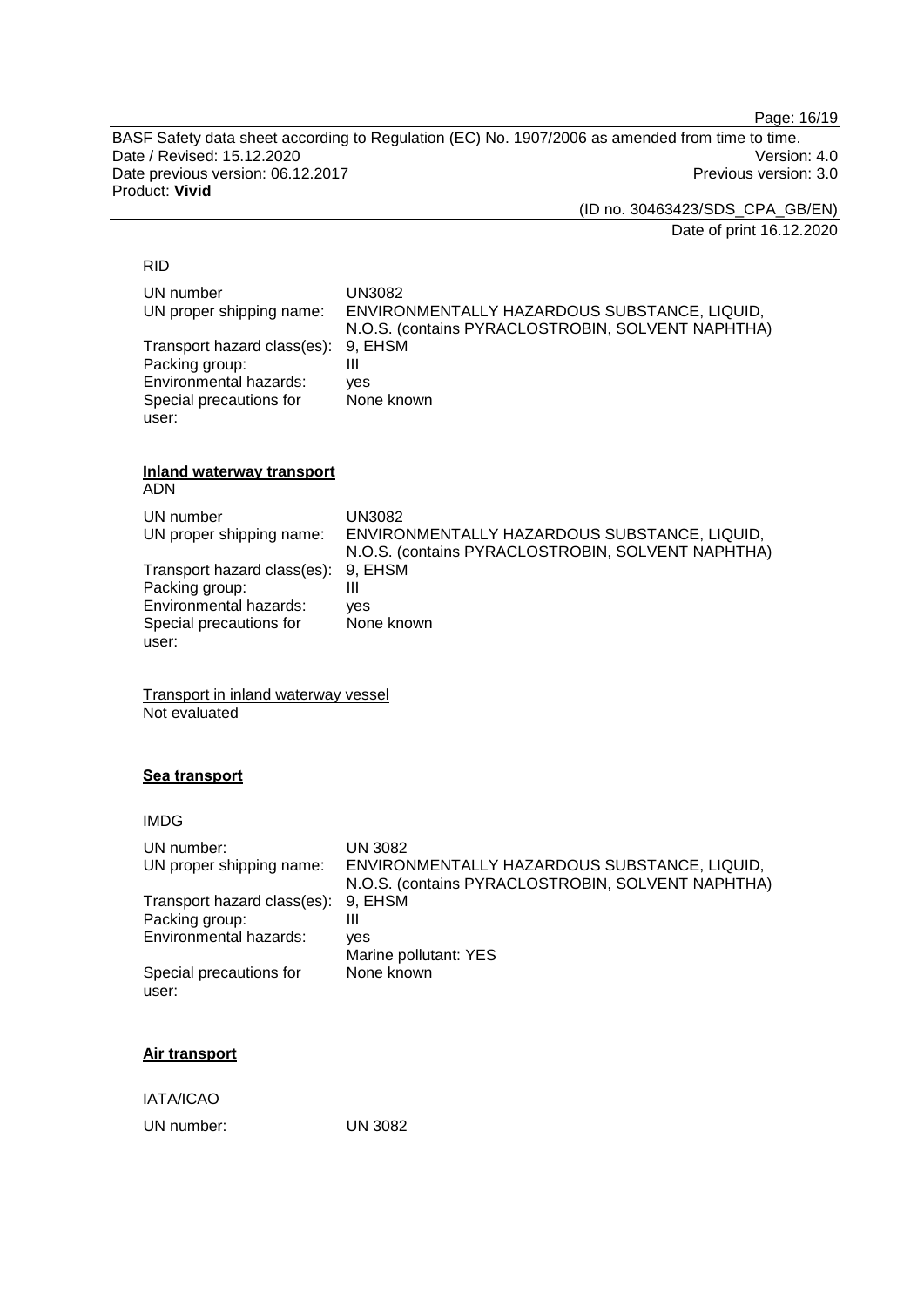Page: 17/19

BASF Safety data sheet according to Regulation (EC) No. 1907/2006 as amended from time to time. Date / Revised: 15.12.2020 Version: 4.0 Date previous version: 06.12.2017 <br>
Previous version: 3.0 Product: **Vivid**

(ID no. 30463423/SDS\_CPA\_GB/EN)

Date of print 16.12.2020 UN proper shipping name: ENVIRONMENTALLY HAZARDOUS SUBSTANCE, LIQUID, N.O.S. (contains PYRACLOSTROBIN, SOLVENT NAPHTHA) Transport hazard class(es): 9, EHSM Packing group: III<br>Environmental hazards: ves Environmental hazards: Special precautions for user: None known

#### **14.1. UN number**

See corresponding entries for "UN number" for the respective regulations in the tables above.

#### **14.2. UN proper shipping name**

See corresponding entries for "UN proper shipping name" for the respective regulations in the tables above.

#### **14.3. Transport hazard class(es)**

See corresponding entries for "Transport hazard class(es)" for the respective regulations in the tables above.

## **14.4. Packing group**

See corresponding entries for "Packing group" for the respective regulations in the tables above.

#### **14.5. Environmental hazards**

See corresponding entries for "Environmental hazards" for the respective regulations in the tables above.

#### **14.6. Special precautions for user**

See corresponding entries for "Special precautions for user" for the respective regulations in the tables above.

#### **14.7. Transport in bulk according to Annex II of MARPOL and the IBC Code**

| Regulation:         | Not evaluated |
|---------------------|---------------|
| Shipment approved:  | Not evaluated |
| Pollution name:     | Not evaluated |
| Pollution category: | Not evaluated |
| Ship Type:          | Not evaluated |

#### **Further information**

Product may be shipped as non-hazardous in suitable packages containing a net quantity of 5 L or less under the provisions of various regulatory agencies: ADR, RID, ADN: Special Provision 375; IMDG: 2.10.2.7; IATA: A197; TDG: Special Provision 99(2); 49CFR: §171.4 (c) (2).

This product is subject to the most recent edition of "The Carriage of Dangerous Goods and Use of Transportable Pressure Equipment Regulations" and their amendments (United Kingdom).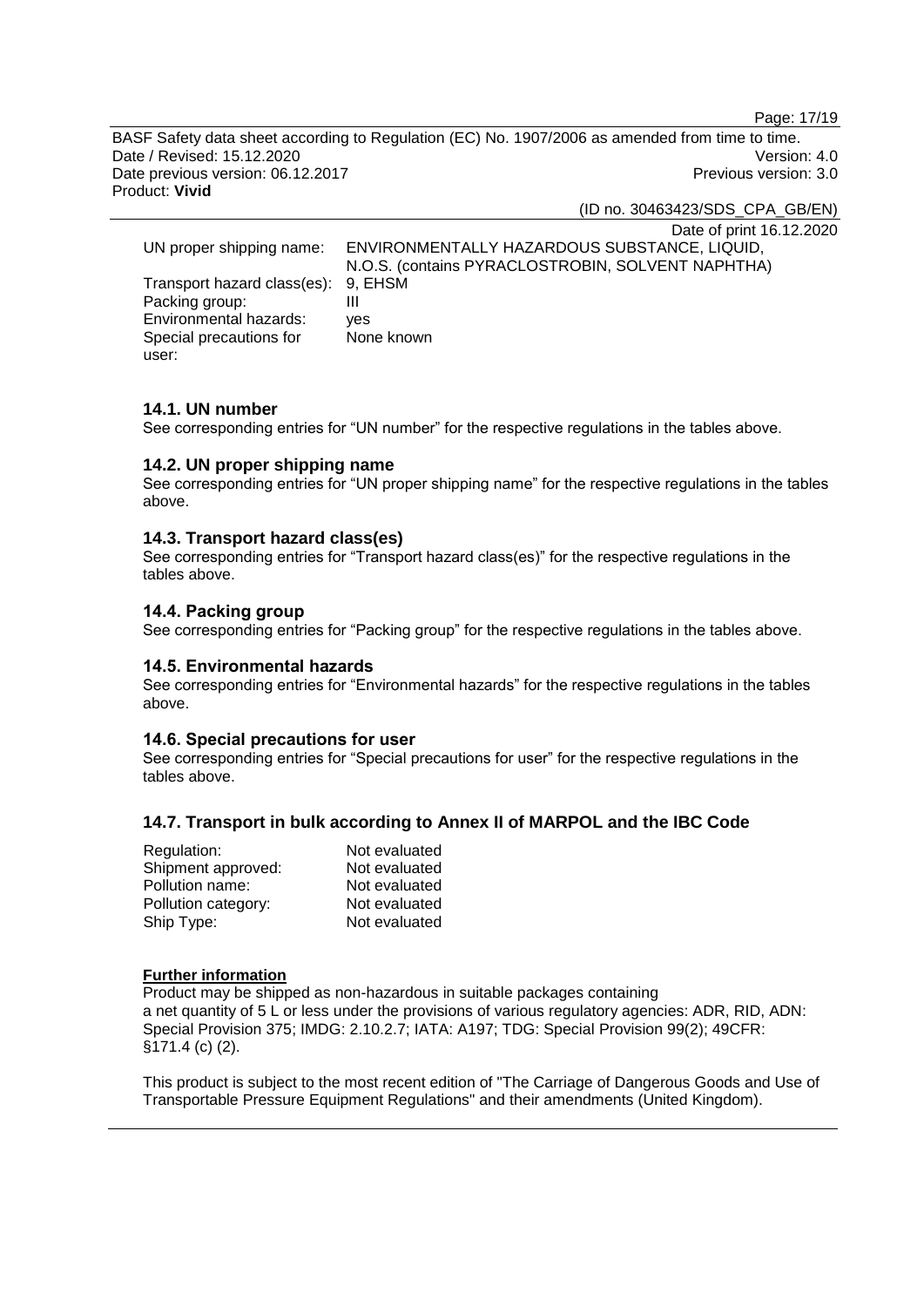Page: 18/19

BASF Safety data sheet according to Regulation (EC) No. 1907/2006 as amended from time to time. Date / Revised: 15.12.2020 Version: 4.0 Date previous version: 06.12.2017 **Previous version: 3.0** Previous version: 3.0 Product: **Vivid**

> (ID no. 30463423/SDS\_CPA\_GB/EN) Date of print 16.12.2020

## **SECTION 15: Regulatory Information**

#### **15.1. Safety, health and environmental regulations/legislation specific for the substance or mixture**

Prohibitions, Restrictions and Authorizations

Annex XVII of Regulation (EC) No 1907/2006: Number on List: 3 , 48 Restrictions of Regulation (EC) No 1907/2006, Annex XVII, do not apply for the intended use(s) of the product given in this SDS.

Directive 2012/18/EU - Control of Major Accident Hazards involving dangerous substances (EU): List entry in regulation: E1

This product is classified under the European CLP Regulation. (United Kingdom) The data should be considered when making any assessment under the Control of Substances Hazardous to Health Regulations (COSHH), and related guidance, for example, 'COSHH Essentials' (United Kingdom).

This product may be subject to the Control of Major Accident Hazards Regulations (COMAH), and amendments if specific threshold tonnages are exceeded (United Kingdom).

#### **15.2. Chemical Safety Assessment**

Advice on product handling can be found in sections 7 and 8 of this safety data sheet.

#### **SECTION 16: Other Information**

For proper and safe use of this product, please refer to the approval conditions laid down on the product label.

|                      | an tont or the oldestronouter increasing the nature classes and the nature. |
|----------------------|-----------------------------------------------------------------------------|
| in section 2 or 3:   |                                                                             |
| Acute Tox.           | Acute toxicity                                                              |
| Skin Corr./Irrit.    | Skin corrosion/irritation                                                   |
| Skin Sens.           | Skin sensitization                                                          |
| STOT SE              | Specific target organ toxicity — single exposure                            |
| <b>Aquatic Acute</b> | Hazardous to the aquatic environment - acute                                |
| Aquatic Chronic      | Hazardous to the aquatic environment - chronic                              |
| Asp. Tox.            | Aspiration hazard                                                           |
| Eye Dam./Irrit.      | Serious eye damage/eye irritation                                           |
| Flam. Liq.           | Flammable liquids                                                           |
| Repr.                | Reproductive toxicity                                                       |
| <b>STOT RE</b>       | Specific target organ toxicity — repeated exposure                          |
| H <sub>315</sub>     | Causes skin irritation.                                                     |
| H <sub>332</sub>     | Harmful if inhaled.                                                         |
| H <sub>302</sub>     | Harmful if swallowed.                                                       |
| H317                 | May cause an allergic skin reaction.                                        |
|                      |                                                                             |

Full text of the classifications, including the hazard classes and the hazard statements, if mentioned